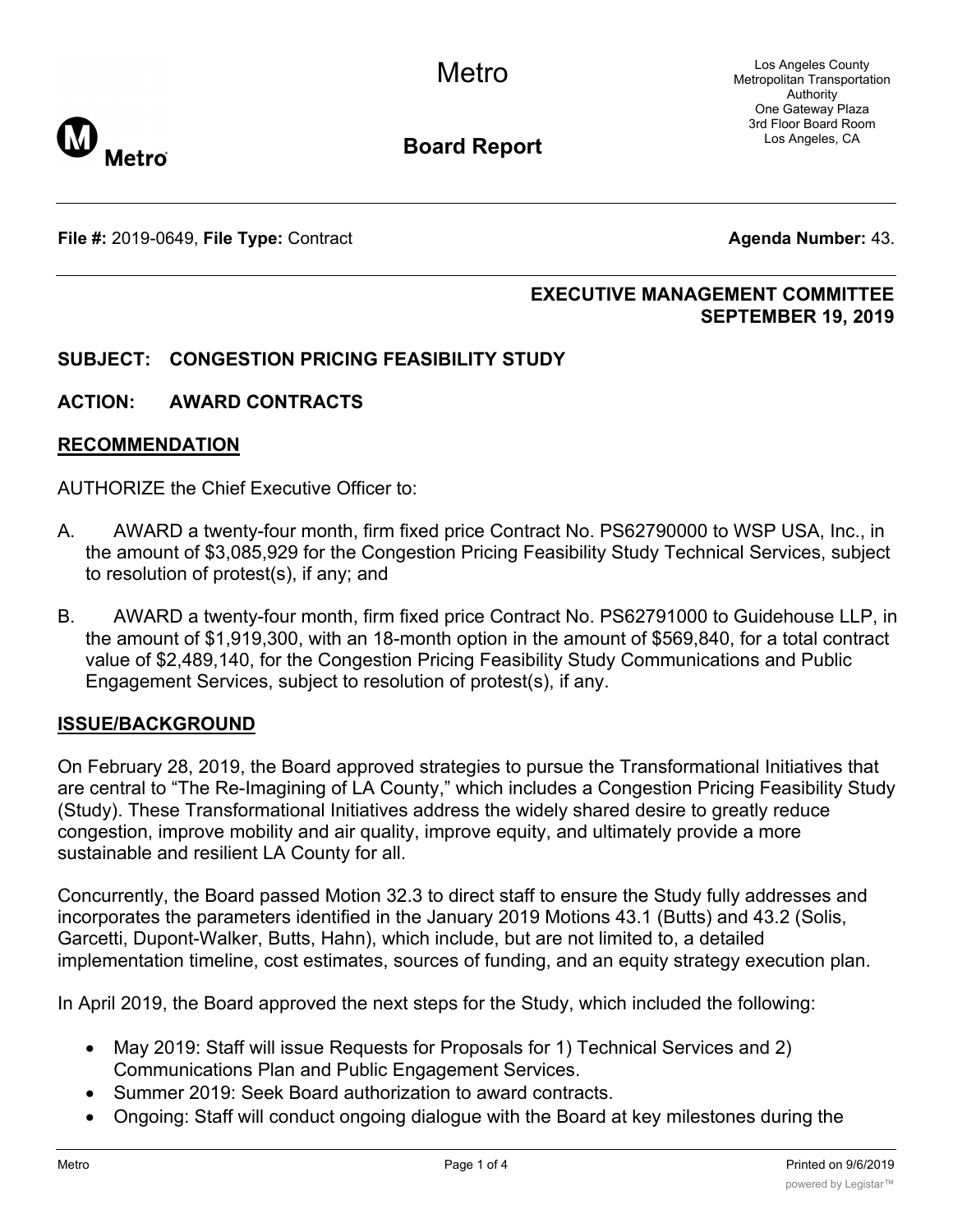project development process.

## **DISCUSSION**

On May 6, 2019, Metro issued two Requests for Proposals (RFP) to procure services from qualified firms for 1) Technical Services and 2) Communications and Public Engagement Services to fulfill the scope of services for a Congestion Pricing Feasibility Study.

The objectives of the Study included the following:

- · To investigate the feasibility and framework for testing and implementing pricing strategies to reduce traffic congestion and to dramatically improve equity, mobility, and environmental outcomes
- · To extensively, comprehensively, and genuinely engage stakeholders and the public in this Study process to help solve the traffic problems in Los Angeles County and develop widespread support for a pilot program
- · To identify location(s) for a pilot program and establish an implementation plan.

### Technical Services

The awarded contract team for technical services will be responsible for the delivery of the following tasks:

- · Task 1: Project Administration, Management, and Coordination
- · Task 2: Support Stakeholder and Public Engagement
- · Task 3: Conduct Literature Review and Best Practices Research
- Task 4: Develop Equity Strategy
- · Task 5: Assess Transportation System and Define Congestion Pricing Alternatives
- · Task 6: Develop Technical and Policy Framework for Evaluation and Conduct Performance Evaluation of Congestion Pricing Alternatives
- · Task 7: Define Technology Requirements
- · Task 8: Define Complementary Multimodal Mobility Services and Improvements
- · Task 9: Assess Institutional and Legislative Requirements for Implementation
- · Task 10: Develop Investment and Financial Plan
- · Task 11: Develop Implementation Plan

## Public Engagement and Communications

The awarded contract team for communications and public engagement services will be responsible for the delivery of the following tasks:

- · Task 1: Project Administration, Management, and Coordination
- · Task 2: Conduct Stakeholder and Public Engagement, Outreach, and Market Research
- · Task 3: General Support

# **DETERMINATION OF SAFETY IMPACT**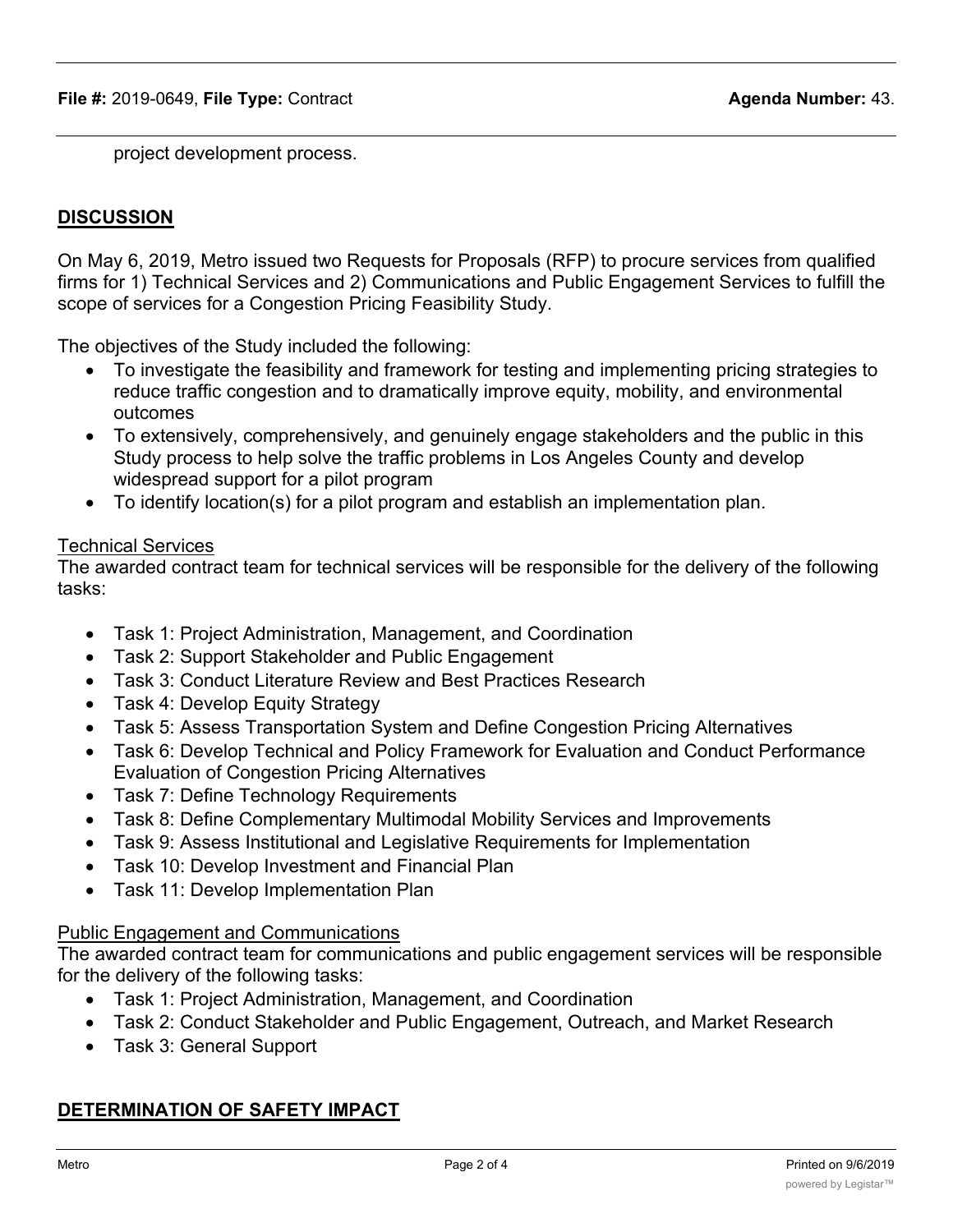Staff does not anticipate any safety impacts related to award of the Contracts or the fulfillment of the scope of services.

## **FINANCIAL IMPACT**

Funding for these contracts is included in the FY20 budget in Project 100002, Cost center 2031 and Account 50316. As these are multi-year contracts, the project manager and Chief Innovation Officer will be responsible for budgeting these costs in future years.

### Impact to Budget

The source of funds for this project will be local operating funds including sales tax funds Prop A, C, and TDA Admin. There is no impact to existing federal funding. These funds are eligible for bus and rail operations.

## **ALTERNATIVES CONSIDERED**

The Board may decide not to authorize the execution of these Contracts. This alternative is not recommended as the Board approved staff to issue Requests for Proposals for Technical Services and Communications Plan and Public Engagement Services in April of 2019.

Additionally, the Congestion Pricing Feasibility Study is an initiative identified in the approved Transformational Initiatives that are central to "The Re-Imagining of LA County" as well as the Board approved Metro Vision 2028 Strategic Plan.

## **IMPLEMENTATION OF STRATEGIC PLAN GOALS**

The proposed actions are fully consistent with Initiative 1.3 of the Metro Vision 2028 Plan to test and implement pricing strategies to reduce traffic congestion.

## **NEXT STEPS**

Upon Board approval, staff will execute Contract No. PS62790000 with WSP USA, Inc. for the Congestion Pricing Feasibility Study Technical Services, and Contract No. PS62791000 with Guidehouse LLP (formerly PricewaterhouseCoopers Public Sector, LLP) for the Congestion Pricing Feasibility Study Communications and Public Engagement Services, effective September 30, 2019.

During the performance of these contracts, Staff will conduct ongoing dialogue with the Board at key milestones during the project development process. Key project milestones include, but are not limited to, the following:

- · Review of Stakeholder Advisory Panel, which will consist of Policy Advisory Council members and supplemented with experts in road usage charging, mobility pricing, and equity.
- · Summary of findings and best practices from literature review and best practices research
- · Development of Equity Strategy
- Summary of stakeholder/public engagement during each round of outreach
- Summary of findings from initial screening to narrow down potential pilot locations to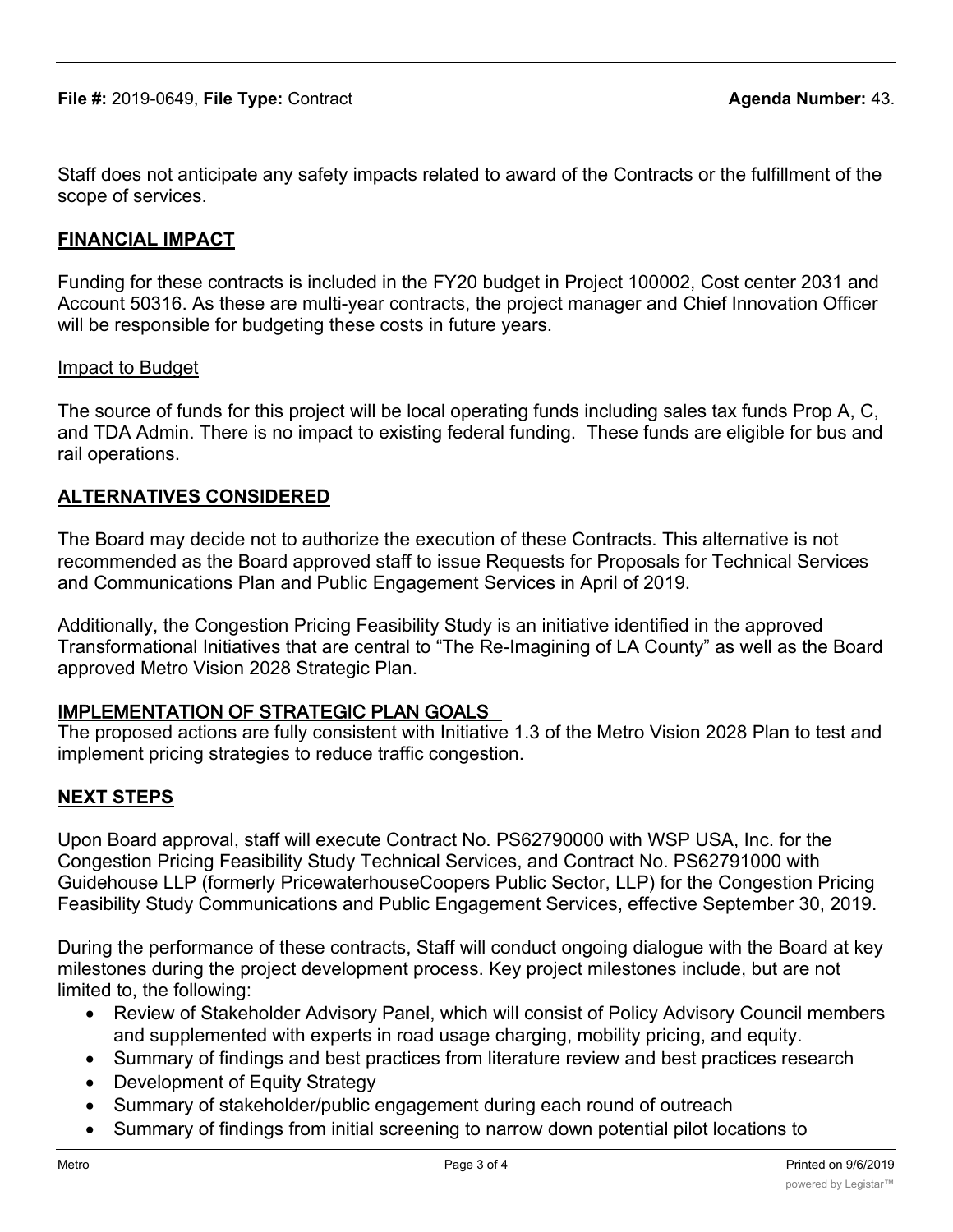implement a pricing program/transit improvement package

- · Summary of findings from detailed assessments of potential pilot locations
- Initial concepts for complementary multimodal mobility services and improvements that would be necessary prior to pilot pricing program implementation
- · Summary of findings for legislative and institutional requirements for implementing a pricing program
- · Development of Investment and Financial Plan
- · Development of Implementation Plan

At the completion of the 24-month Study, the following milestones will require Board authorization to proceed:

- Go/No Go decision to implement congestion pricing pilot in a specific area or area(s)
- · Award a separate contract for system engineering for congestion pricing pilot
- Exercise the Option on Contract No. PS62791000 for the Congestion Pricing Feasibility Study Communications and Public Engagement Services contract.

# **ATTACHMENTS**

Attachment A-1 - Procurement Summary (PS62790000)

- Attachment A-2 Procurement Summary (PS62791000)
- Attachment B-1 DEOD Summary (PS62790000)

Attachment B-2 - DEOD Summary (PS62791000)

Prepared by: Tham Nguyen, Senior Director, Office of Extraordinary Innovation, (213) 922-2606 Emma Huang, Principal Transportation Planner, Office of Extraordinary Innovation, (213) 922-5445

Reviewed by: Joshua L. Schank, Chief Innovation Officer, (213) 418-3345 Debra Avila, Chief Vendor/Contract Management Officer, (213) 418-3051

Phillip A. Washington

**Chief Executive Officer**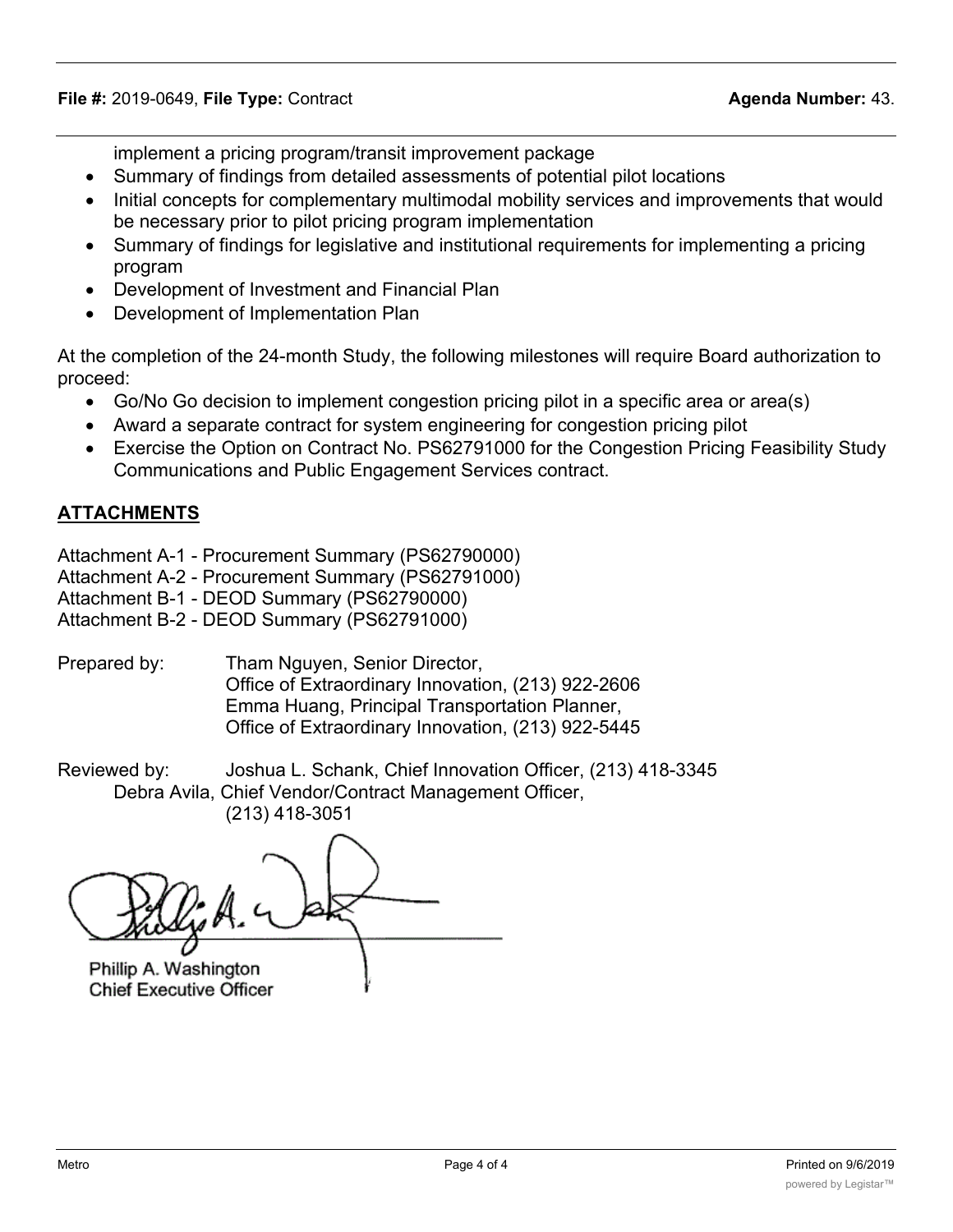## **PROCUREMENT SUMMARY**

#### **CONGESTION PRICING FEASIBILITY STUDY TECHNICAL SERVICES/PS62790000**

| $\mathbf{1}$ . | Contract Number: PS62790000                                        |                                 |  |  |
|----------------|--------------------------------------------------------------------|---------------------------------|--|--|
| 2.             | Recommended Vendor: WSP USA, Inc.                                  |                                 |  |  |
| 3.             | Type of Procurement (check one): $\Box$ IFB $\boxtimes$ RFP $\Box$ | RFP-A&E                         |  |  |
|                | Non-Competitive □ Modification □ Task Order                        |                                 |  |  |
| 4.             | <b>Procurement Dates:</b>                                          |                                 |  |  |
|                | A. Issued: 5/6/2019                                                |                                 |  |  |
|                | B. Advertised/Publicized: 5/6/2019                                 |                                 |  |  |
|                | C. Pre-Proposal Conference: 5/14/2019                              |                                 |  |  |
|                | D. Proposals Due: 7/3/2019                                         |                                 |  |  |
|                | E. Pre-Qualification Completed: 8/8/2019                           |                                 |  |  |
|                | F. Conflict of Interest Form Submitted to Ethics: 8/21/2019        |                                 |  |  |
|                | G. Protest Period End Date: 9/23/2019                              |                                 |  |  |
| 5.             | <b>Solicitations Picked up/Downloaded:</b>                         | <b>Bids/Proposals Received:</b> |  |  |
|                | 113                                                                |                                 |  |  |
| 6.             | <b>Contract Administrator:</b>                                     | <b>Telephone Number:</b>        |  |  |
|                | Ana Rodriguez                                                      | (213) 922-1076                  |  |  |
| 7.             | <b>Project Manager:</b>                                            | <b>Telephone Number:</b>        |  |  |
|                | Tham Nguyen                                                        | (213) 922-2606                  |  |  |

#### **A. Procurement Background**

This Board Action is to approve Contract No. PS62790000 in support of conducting a feasibility study that would explore implementing pricing strategies that would reduce traffic congestion and improve equity, mobility, and environmental outcomes. Board approval of contract award is subject to the resolution of any properly submitted protest.

Request for Proposals (RFP) No. PS62790 was issued in accordance with Metro's Acquisition Policy and the contract type is a firm fixed price.

Three amendments were issued during the solicitation phase of this RFP:

- Amendment No. 1, issued on May 30, 2019 extended the proposal due date;
- Amendment No. 2, issued on June 19, 2019 updated the RFP Dates table;
- Amendment No. 3, issued on June 20, 2019 updated the RFP Dates table;

A pre-proposal conference was held on May 14, 2019 and was attended by 37 participants representing 30 firms. There were 42 questions submitted and responses were released prior to the proposal due date.

A total of 113 firms downloaded the RFP and were included on the plan holders list. A total of seven proposals were received by the due date of July 3, 2019.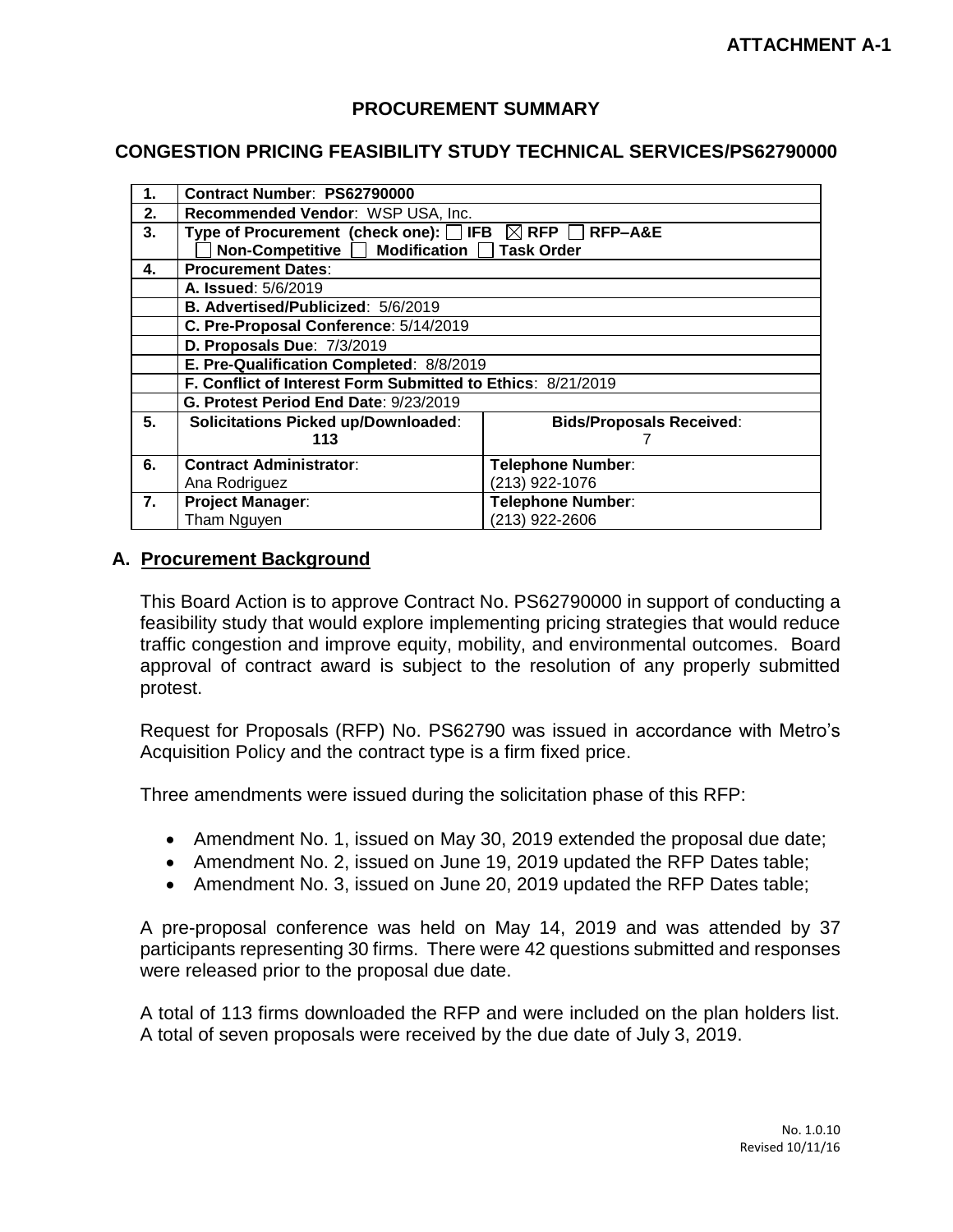# **B. Evaluation of Proposals**

A Proposal Evaluation Team (PET) consisting of staff from Metro's Office of Extraordinary Innovation, Operations Department, Congestion Reduction Department, Communications Department, Marketing Department, and the Southern California Association of Governments was convened and conducted a comprehensive technical evaluation of the proposals received.

The proposals were evaluated based on the following evaluation criteria and weights:

| • Understanding of the Scope of Services and Approach | 40 percent |
|-------------------------------------------------------|------------|
| • Experience of Team Members                          | 35 percent |
| • Effectiveness of Project Management Plan            | 15 percent |
| • Cost Proposal                                       | 10 percent |

Several factors were considered when developing these weights, giving the greatest importance to the Understanding of the Scope of Services and Approach.

The PET began its independent evaluation of the proposals on July 3, 2019. The firms that were determined to be in the competitive range are listed below in alphabetical order:

- D'Artagnan Consulting, LLP
- HNTB Corporation
- WSP USA, Inc.

Four firms were determined to be outside the competitive range and were not included for further consideration.

On July 29, 2019 the PET interviewed the three firms in the competitive range. The firms were requested to focus their presentation on how they would explain complex technical concepts relating to congestion pricing to the general public in a clear way and how they would demonstrate the technical viability of congestion pricing to audiences who might be skeptical. In addition, the proposing teams responded to the questions from the PET regarding their understanding of various aspects of the project and their proposed approach.

The PET finalized their scores on August 1, 2019. The final scoring determined WSP USA, Inc. to be the highest ranked firm.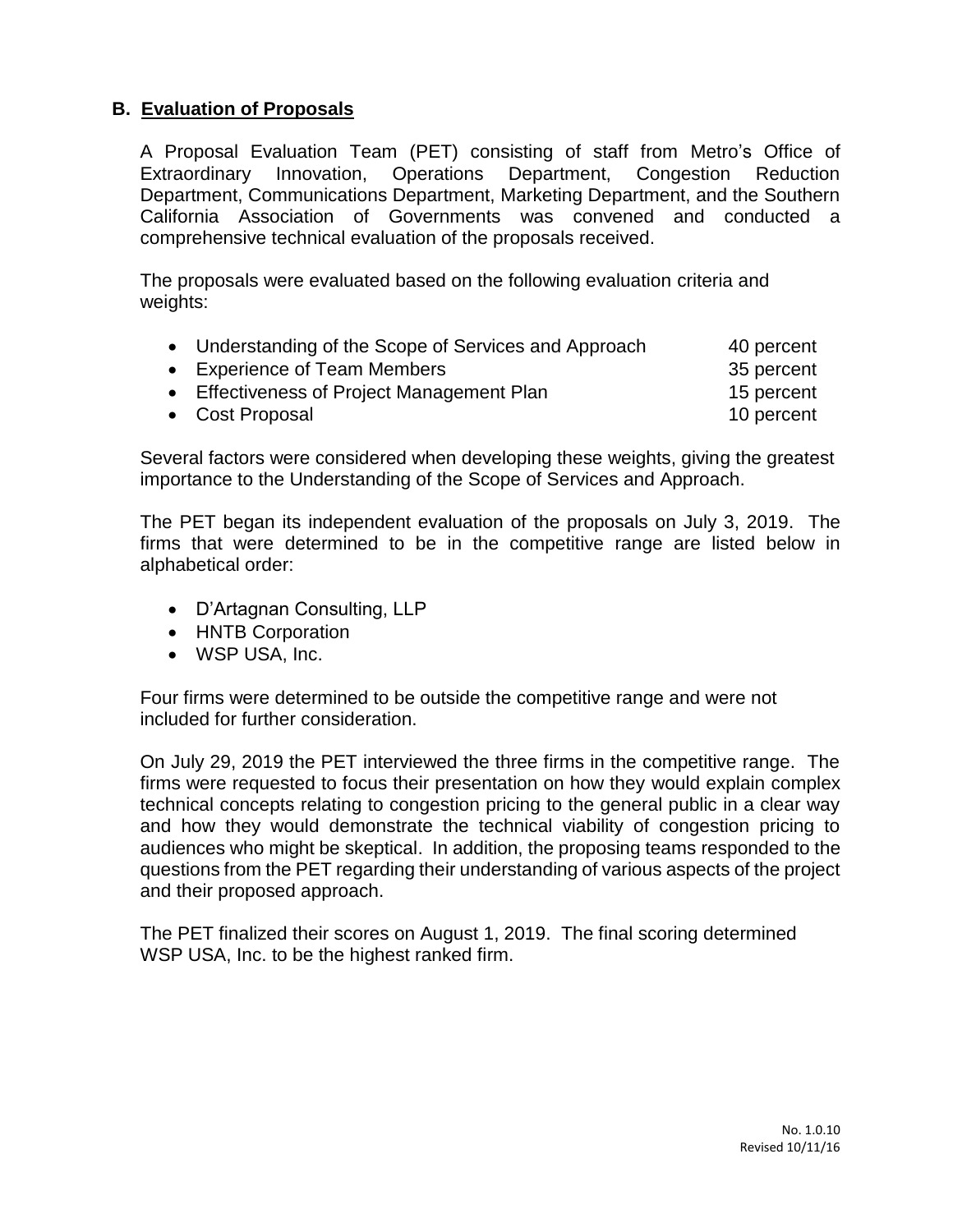# **Qualifications Summary of Firms within the Competitive Range:**

# **WSP USA, Inc.**

WSP USA, Inc. (WSP) is based out of New York and provides services to public and private sector clients across a broad spectrum of sectors including Transportation, Infrastructure, and Engineering. WSP's proposal conveyed a strong understanding of the various proposed pricing models, constraints, tools and methodologies necessary to effectively complete the project. Their approach was organized, clear, and thoroughly described their plan for completing the required services while maintaining flexibility in their approach. WSP established that their Project Manager had over 20 years of experience and extensive expertise managing and implementing congestion pricing programs including working on over 114 congestion pricing and priced express lanes projects in 22 states and three countries. The WSP team, inclusive of seven subcontractors, also have successfully implemented congestion pricing programs both nationally and globally including involvement with projects such as Metro's I-10/I-110 ExpressLanes Congestion Pricing demonstration, the California/Oregon Road Usage Charging Pilot Planning and Systems Engineering project, the Minnesota Department of Transportation Mileage Based User Fee Demonstration Program, the Gothenburg Congestion Charging program for the Swedish Transport Administration, the Translink Mobility Pricing Study in Vancouver, and the Permanent Implementation of the Stockholm Congestion Charge for the City of Stockholm among many other pricing, tolling, and congestion pricing projects.

# **HNTB Corporation**

HNTB Corporation (HNTB) is headquartered in Kansas City, Missouri and has been in business for over 100 years. HNTB provides infrastructure and related professional services and has locations across the United States. Recent experience with programs that use pricing to manage travel demand include the New York Metropolitan Transportation Authority Central Business District Tolling Program, the San Diego Association of Governments I-15 Managed Lanes, the Florida Department of Transportation Regional Concept of Transportation Operations Express Lanes project, and the New Jersey Turnpike Authority General Consulting Engineer project which included the management of a complex multi-disciplined tolling program.

# **D'ARTAGNAN CONSULTING LLP**

D'Artagnan Consulting (D'Artagnan) has several locations in the United States and Australia. They are based in Austin, Texas and provide consulting on transportation policy, planning, finance, road use charging, and transportation technologies. A selection of similar past projects includes work on the Road User Fee Task Force in Oregon, the Missouri Surface Transportation System Funding Alternative Project, the Washington State Transportation Commission Road Usage Charge Program, the Mobility Investment Priorities Project in Texas, which focused on the most congested roadways in Texas, and the Utah Department of Transportation System Pricing Alternative Advisory Support project.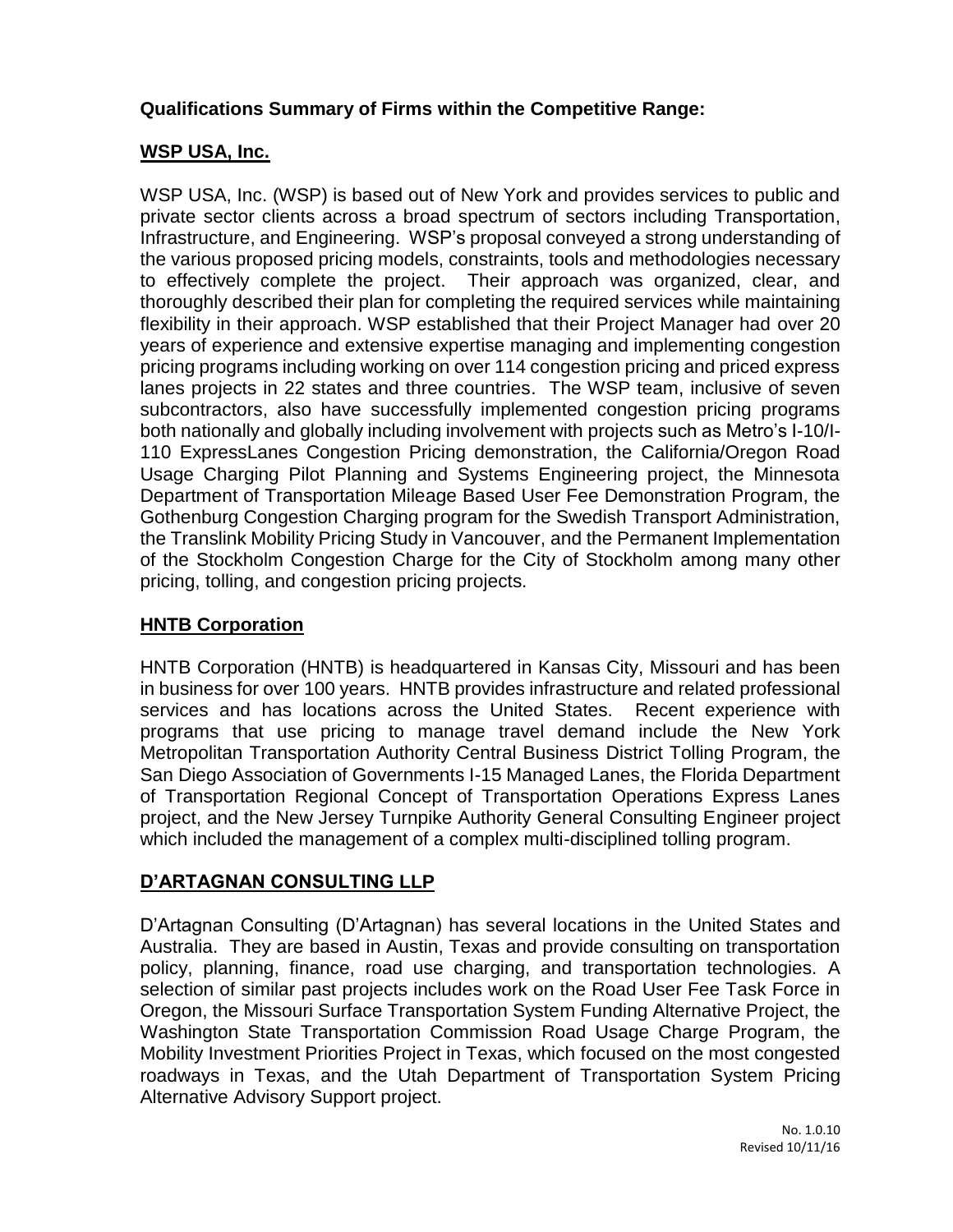| 1                       | Firm                                                   | Average<br><b>Score</b> | <b>Factor</b><br>Weight | Weighted<br>Average<br><b>Score</b> | Rank         |
|-------------------------|--------------------------------------------------------|-------------------------|-------------------------|-------------------------------------|--------------|
| $\overline{\mathbf{2}}$ | <b>WSP</b>                                             |                         |                         |                                     |              |
| 3                       | Understanding of the Scope of<br>Services and Approach | 89.90                   | 40.00%                  | 35.96                               |              |
| 4                       | <b>Experience of Team Members</b>                      | 92.50                   | 35.00%                  | 32.38                               |              |
| 5                       | <b>Effectiveness of Project</b><br>Management Plan     | 87.22                   | 15.00%                  | 13.08                               |              |
| 6                       | Cost Proposal                                          | 100.00                  | 10.00%                  | 10.00                               |              |
| $\overline{7}$          | <b>Total</b>                                           |                         | 100.00%                 | 91.42                               | 1            |
| 8                       | <b>HNTB</b>                                            |                         |                         |                                     |              |
| 9                       | Understanding of the Scope of<br>Services and Approach | 79.38                   | 40.00%                  | 31.75                               |              |
| 10                      | <b>Experience of Team Members</b>                      | 84.76                   | 35.00%                  | 29.67                               |              |
| 11                      | <b>Effectiveness of Project</b><br>Management Plan     | 79.44                   | 15.00%                  | 11.92                               |              |
| 12                      | Cost Proposal                                          | 77.58                   | 10.00%                  | 7.76                                |              |
| 13                      | <b>Total</b>                                           |                         | 100.00%                 | 81.10                               | $\mathbf{2}$ |
| 14                      | D'Artagnan                                             |                         |                         |                                     |              |
| 15                      | Understanding of the Scope of<br>Services and Approach | 71.46                   | 40.00%                  | 28.58                               |              |
| 16                      | <b>Experience of Team Members</b>                      | 71.43                   | 35.00%                  | 25.00                               |              |
| 17                      | <b>Effectiveness of Project</b><br>Management Plan     | 73.33                   | 15.00%                  | 11.00                               |              |
| 18                      | Cost Proposal                                          | 88.17                   | 10.00%                  | 8.82                                |              |
| 19                      | <b>Total</b>                                           |                         | 100.00%                 | 73.40                               | 3            |

The following table summarizes the final scores.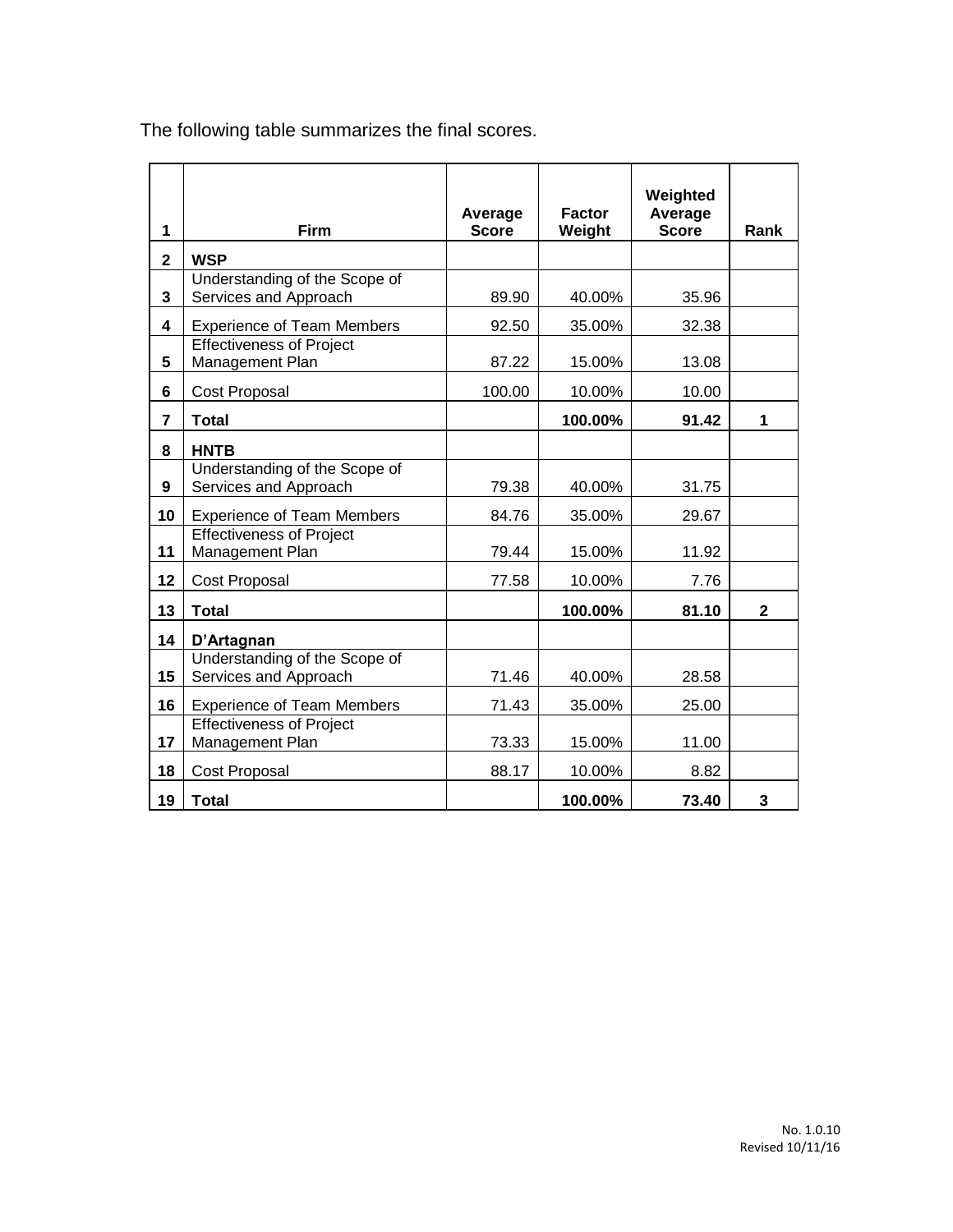# **C. Cost/Price Analysis**

The recommended price has been determined to be fair and reasonable based upon adequate price competition, independent cost estimate, price analysis, technical evaluation, fact finding, and negotiations.

Metro anticipates that the level of effort necessary to appropriately incorporate stakeholder input will be significant given that there will be multiple rounds of engagement and it is likely that the Technical Services consultant, in conjunction with the Communications and Public Engagement consultant, will need to provide a substantial amount of support to Metro during the 24-month study. During discussions, the level of effort was increased to allow for the iterative process that will likely be necessary to ensure the project's success.

|    | <b>Proposer Name</b>  | <b>Proposal</b><br><b>Amount</b> | <b>Metro ICE</b> | <b>Negotiated</b><br>amount |
|----|-----------------------|----------------------------------|------------------|-----------------------------|
|    | WSP USA, Inc.         | \$1,900,348                      | \$4,373,858      | \$3,085,929                 |
|    | HNTB, Inc.            | \$3,977,752                      |                  |                             |
| 3. | D'Artagnan Consulting | \$3,500,148                      |                  |                             |

## **D. Background on Recommended Contractor**

The recommended firm, WSP USA, Inc. has been in business for over 85 years and will be conducting the work out of their Los Angeles office. WSP brings local and international experience and a qualified team of experts to complete the project. WSP has worked on various Metro projects such as the original ExpressLanes project and has performed satisfactorily.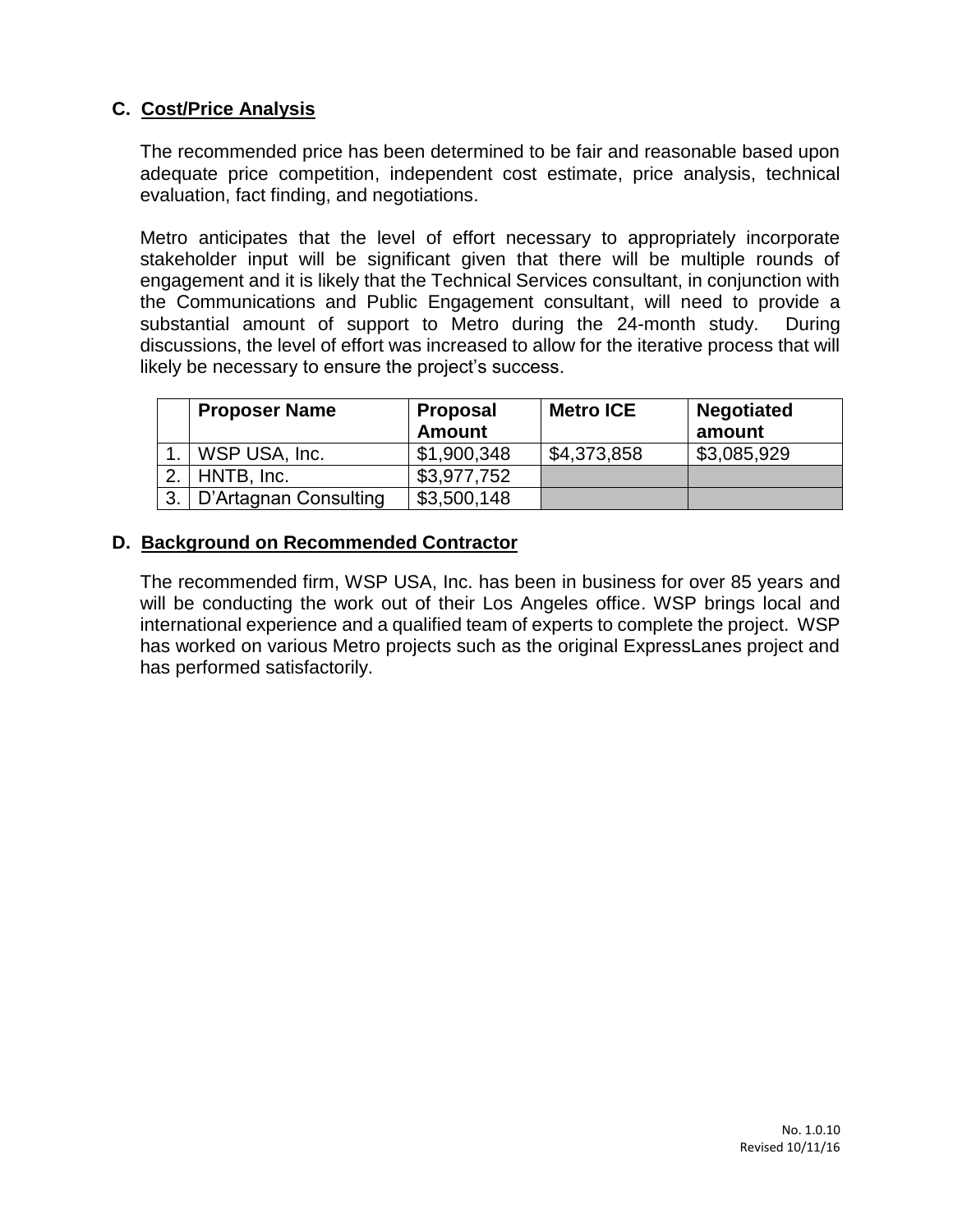## **PROCUREMENT SUMMARY**

#### **CONGESTION PRICING FEASIBILITY STUDY COMMUNICATIONS AND PUBLIC ENGAGEMENT SERVICES/PS62791000**

| 1. | Contract Number: PS62791000                                        |                                 |  |  |
|----|--------------------------------------------------------------------|---------------------------------|--|--|
| 2. | Recommended Vendor: Guidehouse LLP                                 |                                 |  |  |
| 3. | Type of Procurement (check one): $\Box$ IFB $\boxtimes$ RFP $\Box$ | RFP-A&E                         |  |  |
|    | Non-Competitive □ Modification □ Task Order                        |                                 |  |  |
| 4. | <b>Procurement Dates:</b>                                          |                                 |  |  |
|    | A. Issued: 5/6/2019                                                |                                 |  |  |
|    | B. Advertised/Publicized: 5/6/2019                                 |                                 |  |  |
|    | C. Pre-Proposal Conference: 5/14/2019                              |                                 |  |  |
|    | D. Proposals Due: 7/3/2019                                         |                                 |  |  |
|    | E. Pre-Qualification Completed: 8/19/2019                          |                                 |  |  |
|    | F. Conflict of Interest Form Submitted to Ethics: 8/21/2019        |                                 |  |  |
|    | G. Protest Period End Date: 9/23/2019                              |                                 |  |  |
| 5. | <b>Solicitations Picked up/Downloaded:</b>                         | <b>Bids/Proposals Received:</b> |  |  |
|    | 84                                                                 | 3                               |  |  |
| 6. | <b>Contract Administrator:</b>                                     | <b>Telephone Number:</b>        |  |  |
|    | Ana Rodriguez                                                      | (213) 922-1076                  |  |  |
| 7. | <b>Project Manager:</b>                                            | <b>Telephone Number:</b>        |  |  |
|    | Tham Nguyen                                                        | (213) 922-2606                  |  |  |

### **A. Procurement Background**

This Board Action is to approve Contract No. PS62791000 in support of engaging stakeholders and the public to help solve the traffic problems in Los Angeles County and develop support for a pilot program. Board approval of contract award is subject to the resolution of any properly submitted protest.

Request for Proposals (RFP) No. PS62791 was issued in accordance with Metro's Acquisition Policy and the contract type is a firm fixed price.

Three amendments were issued during the solicitation phase of this RFP:

- Amendment No. 1, issued on May 30, 2019 extended the proposal due date;
- Amendment No. 2, issued on June 19, 2019 corrected a text error on Exhibit 3, Evaluation Criteria, and updated the RFP Dates table.;
- Amendment No. 3, issued on June 20, 2019 updated the RFP Dates table;

A pre-proposal conference was held on May 14, 2019 and was attended by 24 participants representing 20 firms. There were 20 questions submitted and responses were released prior to the proposal due date.

A total of 84 firms downloaded the RFP and were included on the plan holders list. A total of three proposals were received by the due date of July 3, 2019.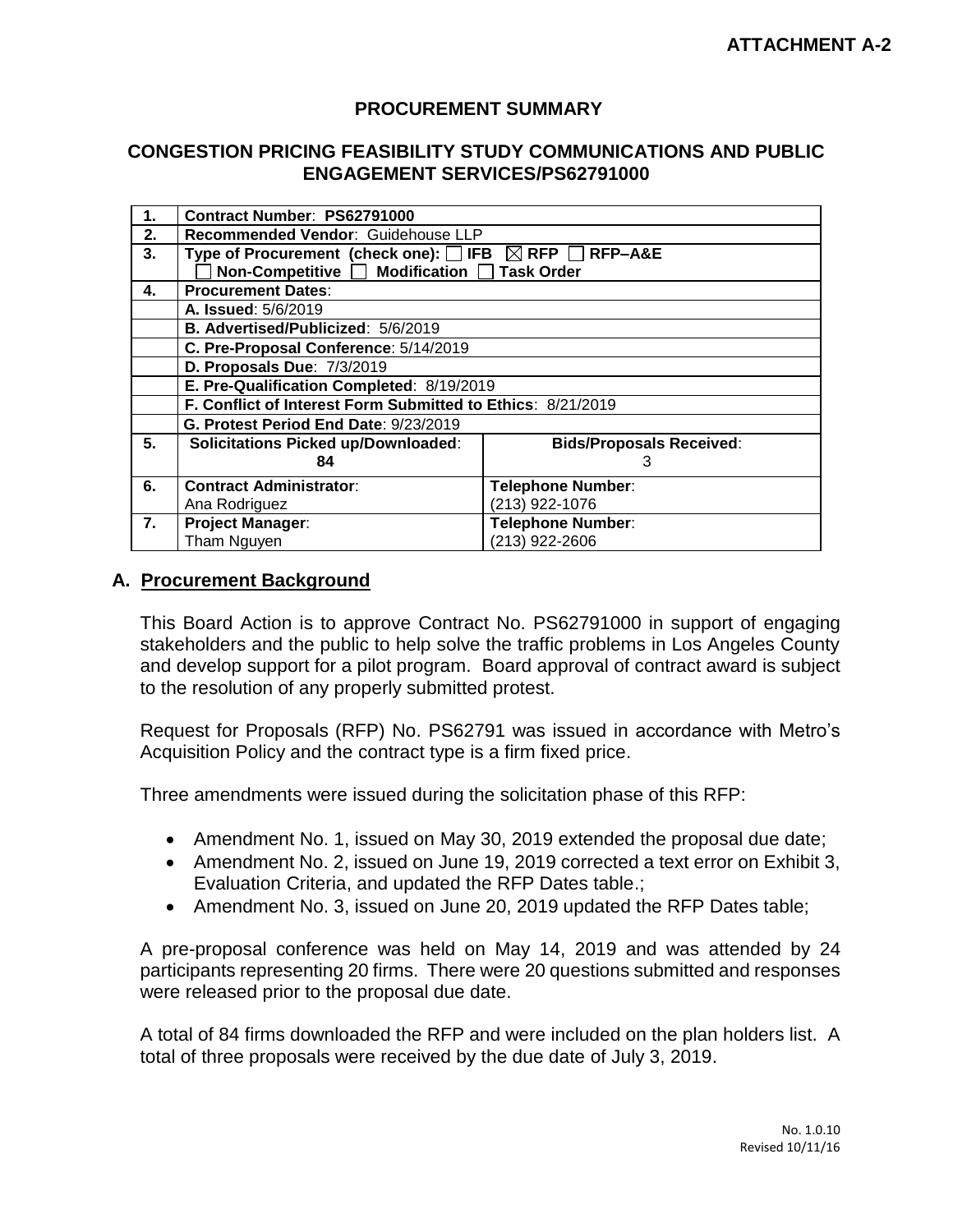# **B. Evaluation of Proposals**

A Proposal Evaluation Team (PET) consisting of staff from Metro's Office of Extraordinary Innovation, Communications Department, Marketing Department, and the Southern California Association of Governments (SCAG) was convened and conducted a comprehensive technical evaluation of the proposals received.

The proposals were evaluated based on the following evaluation criteria and weights:

| • Understanding of the Scope of Services and Approach | 40 percent           |
|-------------------------------------------------------|----------------------|
| • Experience of Team Members                          | 35 percent           |
| Effectiveness of Dispect Mensenment Dlan              | $A \nabla$ possessed |

- Effectiveness of Project Management Plan 15 percent
- Cost Proposal and the cost of the cost Proposal and the cost of the cost of the cost of the cost of the cost of the cost of the cost of the cost of the cost of the cost of the cost of the cost of the cost of the cost of

Several factors were considered when developing these weights, giving the greatest importance to the Understanding of the Scope of Services and Approach.

The PET began its independent evaluation of the proposals on July 3, 2019.

On July 30 and 31, 2019 the PET interviewed the three firms that submitted proposals. The firms were requested to focus their presentation on how they would present the various pricing concepts to the public in a clear way, how they would approach developing key messages that will be used to engage the public, and how they would overcome opposition encountered on a pilot program. In addition, the proposing teams responded to the questions from the PET regarding their understanding of various aspects of the project and any key concerns and how they would address those concerns.

At the conclusion of interviews, one firm was determined to be outside the competitive range and the remaining two firms that were determined to be in the competitive range are listed below in alphabetical order:

- Dakota Communications
- Guidehouse LLP (formerly PricewaterhouseCoopers Public Sector LLP)

The PET finalized their scores on July 31, 2019. The final scoring determined Guidehouse LLP to be the highest ranked firm.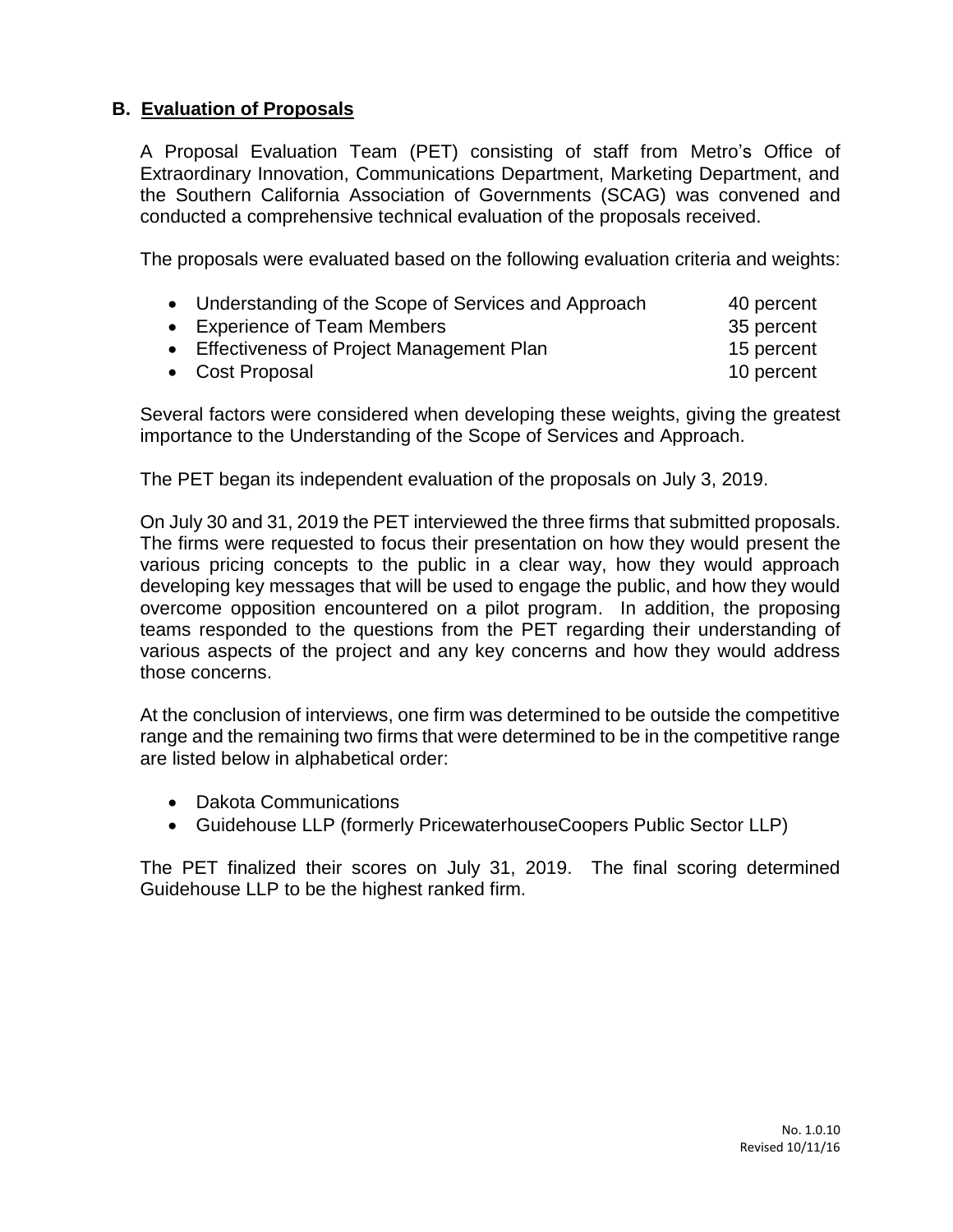# **Qualifications Summary of Firms within the Competitive Range:**

# **GUIDEHOUSE LLP**

Guidehouse LLP (formerly PricewaterhouseCoopers Public Sector LLP) is a professional services firm with over 20 offices across the United States. Guidehouse assembled a team that includes two subcontractors, JKH Consulting and Integrity PR, to supplement their in-house resources on this project. The Guidehouse team brings a broad range of experience to this project and they and their subcontractors have specific, relevant experience with congestion pricing, communications, public engagement, and are familiar with the local and regional context of Los Angeles County. Guidehouse's SBE subcontractor, JKH Consulting, brings in the experience of Jamarah Hayner, who has worked in New York City on congestion pricing initiatives and has experience with the Los Angeles community through her firm's work on the Crenshaw/LAX Transit Corridor, and the Los Angeles World Airports People Mover project among others. The Guidehouse team also has experience on projects such as the Transportation Electrification Partnership, and the City of Los Angeles' Sustainable City Plan.

The Guidehouse proposal and interview demonstrated a thorough knowledge of the issues that are associated with communicating the concept of congestion pricing to the public and stakeholders and proposed a clear and thorough plan for accomplishing the Scope of Services. During the interview, Guidehouse and their team demonstrated that they had a strong understanding of the local and regional political landscape and that they were capable of navigating the challenges that may arise during the study. Additionally, the proposal included creative and innovative ideas for public engagement.

# **DAKOTA COMMUNICATIONS**

Dakota Communications has been in business for over 22 years and assembled a team of subcontractors that includes firms that have experience working with Metro on other engagement initiatives such as the Metro Measure R Public Projects Outreach, WIN-LA Communications & Outreach, the SCAG Cordon Pricing Outreach and Communications Program, Metro's NextGen Bus Study, I-105 ExpressLanes, and I-605/I-5 Corridors and Performance Measures.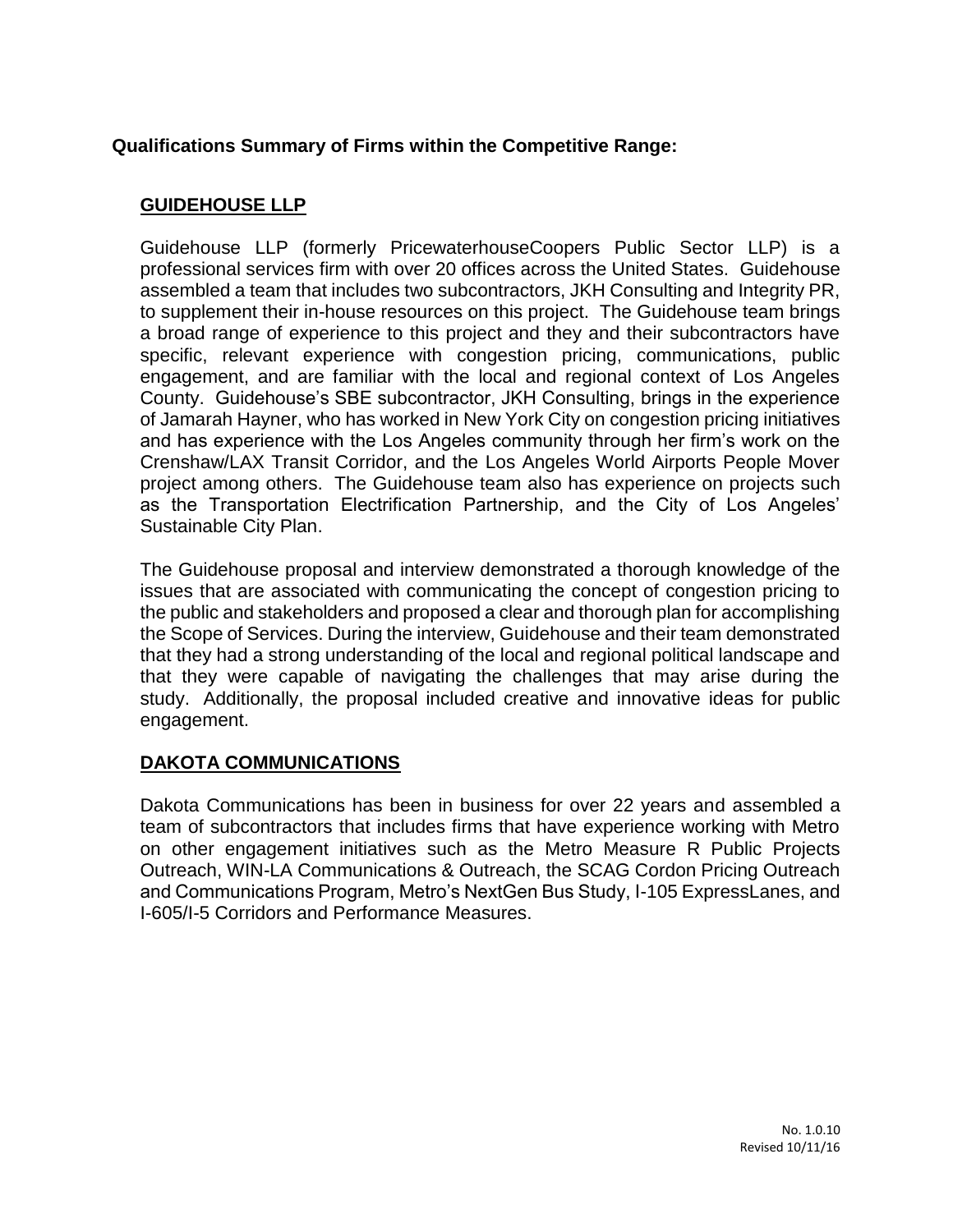|  | The following table summanzes the final scores. |  |  |
|--|-------------------------------------------------|--|--|
|  |                                                 |  |  |

The following table summarizes the final scores.

|                         |                                                        | Average      | <b>Factor</b> | Weighted<br>Average |              |
|-------------------------|--------------------------------------------------------|--------------|---------------|---------------------|--------------|
| 1                       | <b>Firm</b>                                            | <b>Score</b> | Weight        | <b>Score</b>        | Rank         |
| $\mathbf{2}$            | <b>Guidehouse LLP</b>                                  |              |               |                     |              |
| 3                       | Understanding of the Scope of<br>Services and Approach | 89.06        | 40.00%        | 35.62               |              |
| 4                       | <b>Experience of Team Members</b>                      | 72.50        | 35.00%        | 25.38               |              |
| 5                       | <b>Effectiveness of Project</b><br>Management Plan     | 78.33        | 15.00%        | 11.75               |              |
| 6                       | Cost Proposal                                          | 100.00       | 10.00%        | 10.00               |              |
| $\overline{\mathbf{r}}$ | Total                                                  |              | 100.00%       | 82.75               | 1            |
| 8                       | <b>Dakota Communications</b>                           |              |               |                     |              |
| 9                       | Understanding of the Scope of<br>Services and Approach | 43.75        | 40.00%        | 17.50               |              |
| 10                      | <b>Experience of Team Members</b>                      | 54.29        | 35.00%        | 19.00               |              |
| 11                      | <b>Effectiveness of Project</b><br>Management Plan     | 55.83        | 15.00%        | 8.37                |              |
| 12                      | Cost Proposal                                          | 64.96        | 10.00%        | 6.50                |              |
| 13                      | Total                                                  |              | 100.00%       | 51.37               | $\mathbf{2}$ |

# **C. Cost/Price Analysis**

The recommended price has been determined to be fair and reasonable based upon adequate price competition, independent cost estimate, price analysis, technical evaluation, fact finding, and negotiations.

| <b>Proposer Name</b>       | <b>Proposal</b><br>Amount | <b>Metro ICE</b> | <b>Negotiated</b><br>amount |
|----------------------------|---------------------------|------------------|-----------------------------|
| <b>Guidehouse LLP</b>      | \$2,711,535               | \$4,007,667      | \$2,489,140                 |
| 2.   Dakota Communications | \$4,174,165               |                  |                             |

# **D. Background on Recommended Contractor**

Guidehouse LLP (formerly known as PricewaterhouseCoopers Public Sector LLP) is a professional services firm that specializes in providing services across a variety of industries such as Defense, Financial, Health, International Development and Diplomacy, Science and Infrastructure, National Security, and State & Local Government. Their proposal and their proposed team demonstrated their strong understanding of the project and presented an actionable plan to meet Metro's objectives while committing to remain flexible as the study goes on.

Т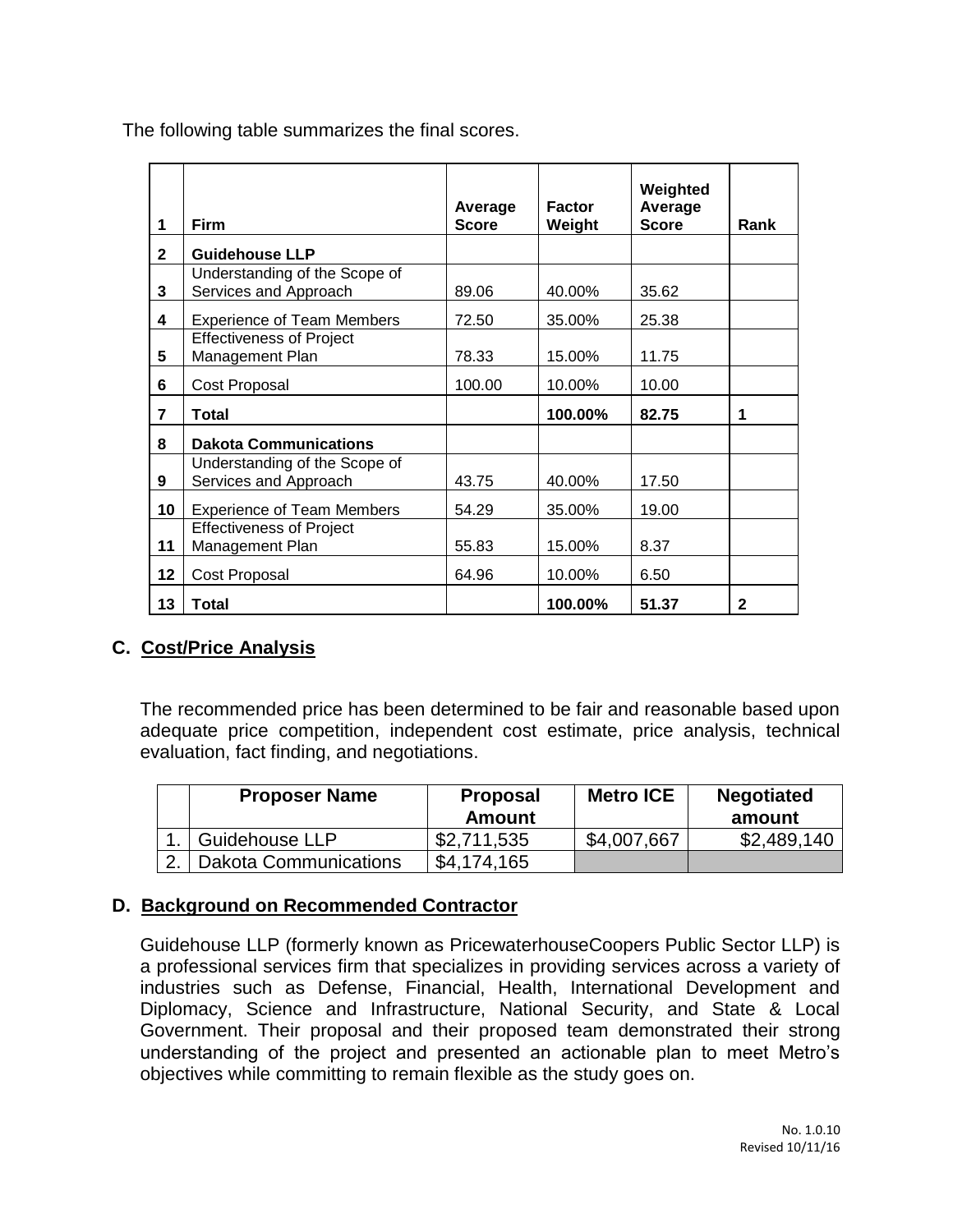## **DEOD SUMMARY**

### **CONGESTION PRICING FEASIBILITY STUDY TECHNICAL SERVICES/PS62790000**

### **A. Small Business Participation**

The Diversity and Economic Opportunity Department (DEOD) established a 10% Small Business Enterprise (SBE) and 3% Disabled Veteran Business Enterprise (DVBE) goal for this solicitation. WSP USA, Inc. exceeded the goal by making a 10.11% SBE and 3.06% DVBE commitment.

| <b>Small Business</b> | <b>10% SBE</b> | <b>Small Business</b> | 10.11% SBE |
|-----------------------|----------------|-----------------------|------------|
| Goal                  | 3% DVBE        | <b>Commitment</b>     | 3.06% DVBE |
|                       |                |                       |            |

|              | <b>SBE Subcontractors</b>   | % Committed |
|--------------|-----------------------------|-------------|
|              | <b>ECONorthwest</b>         | 1.62%       |
| ົ            | <b>System Metrics Group</b> | 1.94%       |
| $\mathbf{3}$ | VICUS                       | $6.55\%$    |
|              | <b>Total SBE Commitment</b> | $10.11\%$   |

| <b>DVBE Subcontractor</b>    | % Committed |
|------------------------------|-------------|
| Ohana Vets                   | 3.06%       |
| <b>Total DVBE Commitment</b> | $3.06\%$    |

#### **B. Living Wage and Service Contract Worker Retention Policy Applicability**

 The Living Wage and Service Contract Worker Retention Policy is not applicable to this contract.

## **C. Prevailing Wage Applicability**

Prevailing wage is not applicable to this contract.

#### **D. Project Labor Agreement/Construction Careers Policy**

Project Labor Agreement/Construction Careers Policy is not applicable to this Contract. Project Labor Agreement/Construction Careers Policy is applicable only to construction contracts that have a construction contract value in excess of \$2.5 million.